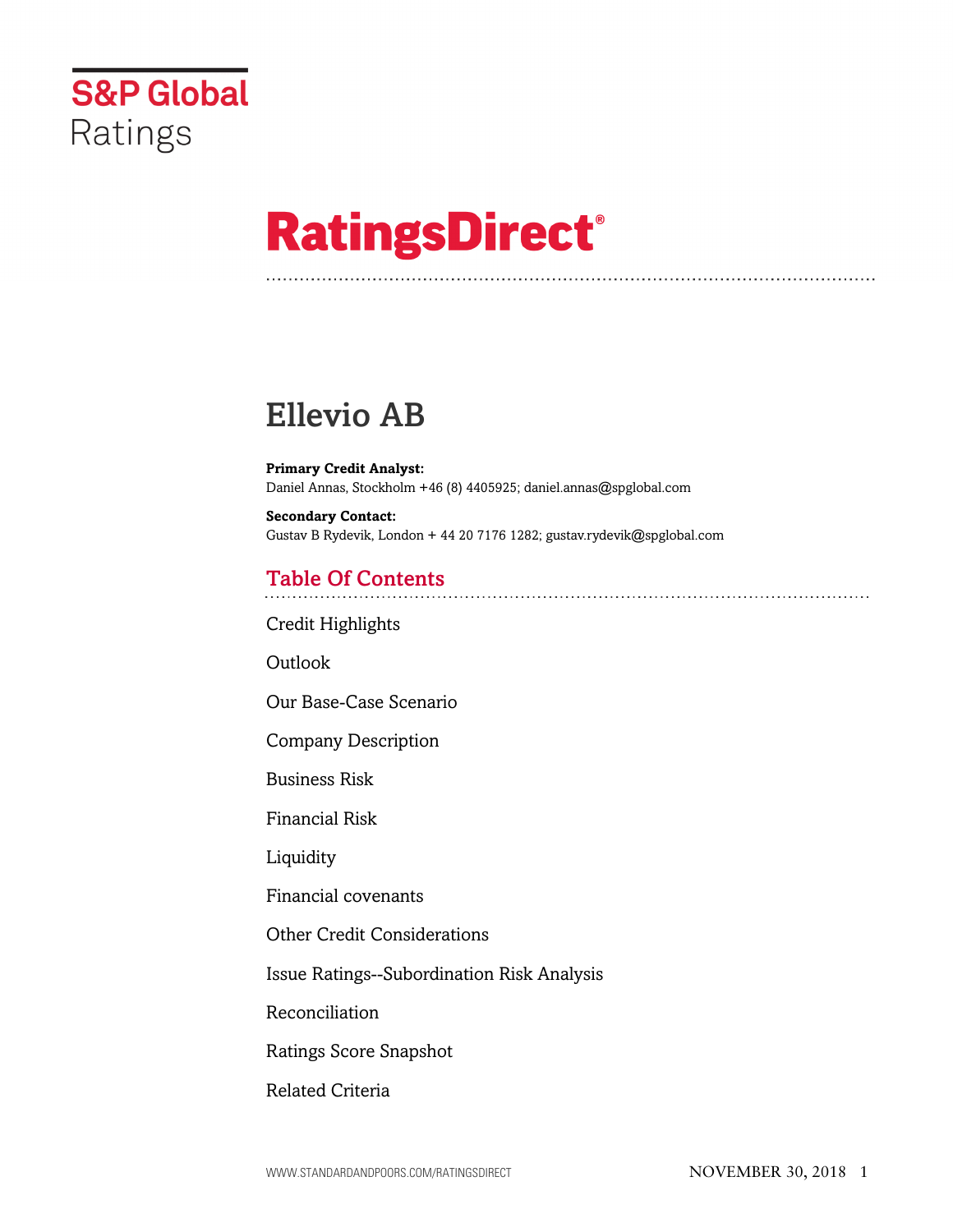## Ellevio AB

## <span id="page-1-0"></span>Credit Highlights

| <b>Overview</b>                                                                                           |                                                                                                                   |
|-----------------------------------------------------------------------------------------------------------|-------------------------------------------------------------------------------------------------------------------|
| <b>Key Strengths</b>                                                                                      | <b>Key Risks</b>                                                                                                  |
| Fully regulated business with stable and predictable cash flows.                                          | Uncertainty in the regulated framework, with risk of lower revenues for<br>the next regulatory period, 2020-2023. |
| Natural monopoly, one of the three largest electricity Distribution<br>System Operators (DSOs) in Sweden. | Large portion of shareholder loans in the capital structure, with somewhat<br>high shareholder distributions.     |
| Protective financing structure.                                                                           | Relatively high leverage.                                                                                         |

None

*Fully regulated business.* Ellevio's business risk profile benefits from fully regulated electricity distribution operations, with natural monopoly positions in its service areas. Each regulation period of four years has pre-set revenue frames, based on the company's regulatory asset base and the regulated weighted-average cost of capital (WACC). For the current regulatory, 2016-2019, WACC is 5.85%.

*Uncertainty surrounding the regulatory environment in Sweden.*The Swedish government has issued an ordinance that implies lower WACC for DSOs. We anticipate a lower WACC during the upcoming regulatory period starting 2020, with price decreases and lower revenues for DSOs as a result, but partially offset by the possibility to bring forward under-recovered revenues from previous regulatory periods.

*Protective financing structure.* Ellevio's structure contains dividend restriction covenants, restrictions on mergers and acquisitions, a standstill period, and certain other features that provide creditors with more certainty of cash flows.

*Flexible financial policy and networks development strategy.* In our view, Ellevio is committed to its financial policy and maintaining funds from operations (FFO) to debt above 6%. We expect the company to show financial flexibility and adjust shareholder distributions and capital expenditure (capex) to make up the difference in case of a shortfall.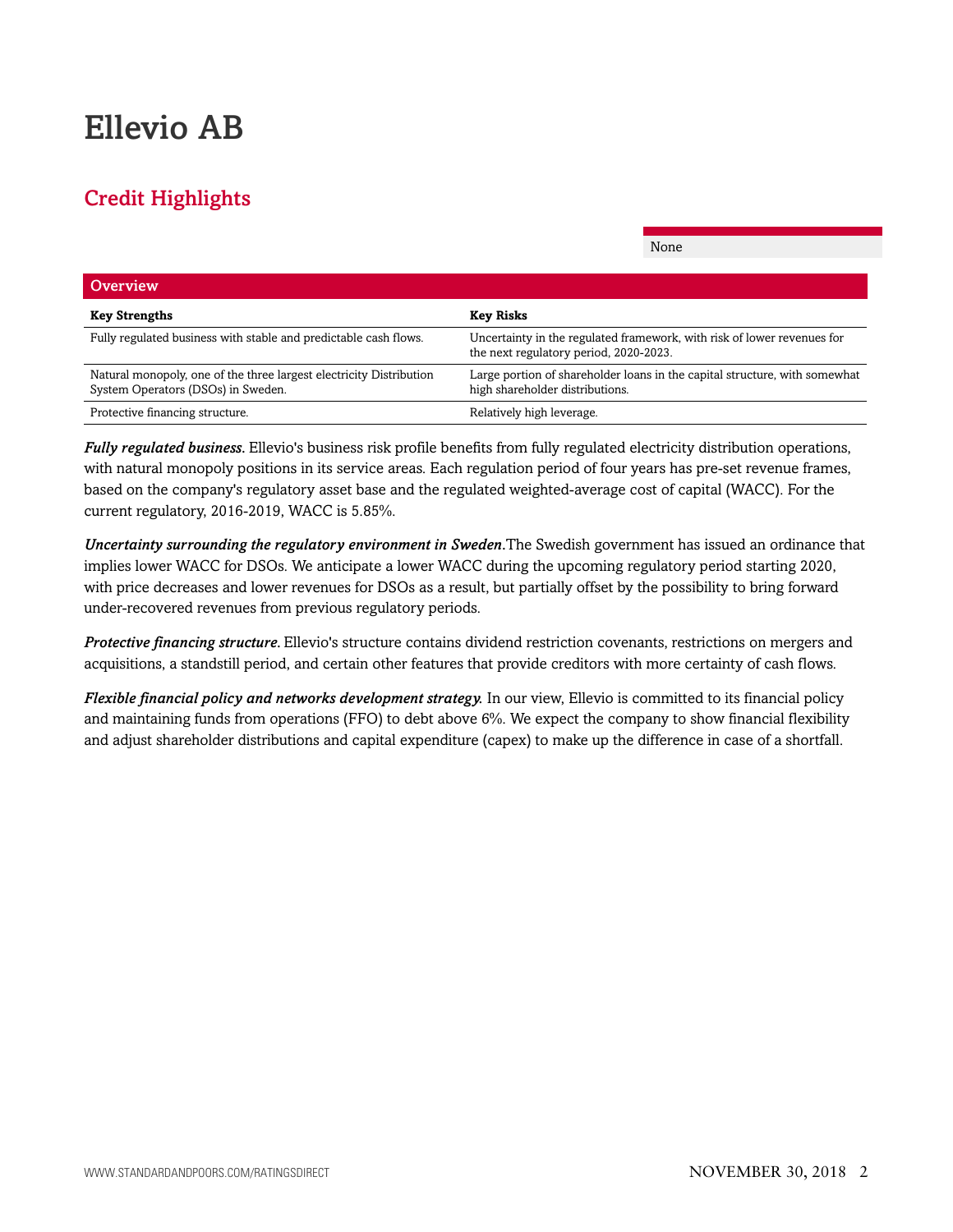#### **Outlook**

The stable outlook on Ellevio's senior secured debt reflects the group's steady and predictable earnings, supported by a favorable regulatory framework. We anticipate that Ellevio will maintain credit measures--such as senior FFO to debt of at least 6%--which we see as the minimum level commensurate with the ratings.

#### Downside scenario

We could take a negative rating action if earnings volatility or deterioration, which could weaken its credit measures, arises from the upcoming regulatory period. A material acquisition or excessive shareholder returns could also pressure the rating. We could consider a downgrade, if FFO to debt decreased to below 6% for a prolonged period.

#### Upside scenario

We see limited upside potential, reflecting our view of Ellevio's financial policy and covenant structures. We could take a positive rating action, however, if Ellevio's credit measures strengthened sustainably, for example, on the back of lower dividends resulting in reduced debt. We could consider a higher rating on the class A debt if the group's financial risk profile improved, reinforced by the group's financial policy, resulting in senior FFO to debt of sustainably above 8% (that is, excluding the class B debt).

Raising the rating on the class B debt would hinge on a stronger subordinated stand-alone credit profile (SACP), as well as a higher SACP and rating on the class A debt.

## <span id="page-2-0"></span>Our Base-Case Scenario

#### Recent developments

Ellevio's half-year 2018 results were in line with our forecast; it reported net sales of Swedish krona (SEK) 3,542 million, up from SEK3,538 million in 2017. EBITDA, of SEK2,252 million, was 1% higher than last year. These results corroborate our view of the sustainable business model.

Ellevio is continuing with its sizable capex program with over 1,000 ongoing investment projects in total. The capex program will proceed the coming years, and will add pressure to credit metrics.

The present regulatory period, with WACC at 5.85%, ends in December 2019. WACC for the upcoming period is not yet determined, but in current market conditions, would be set at about 3%. A lower WACC would force Ellevio to reduce prices, and subsequently lead to lower earnings.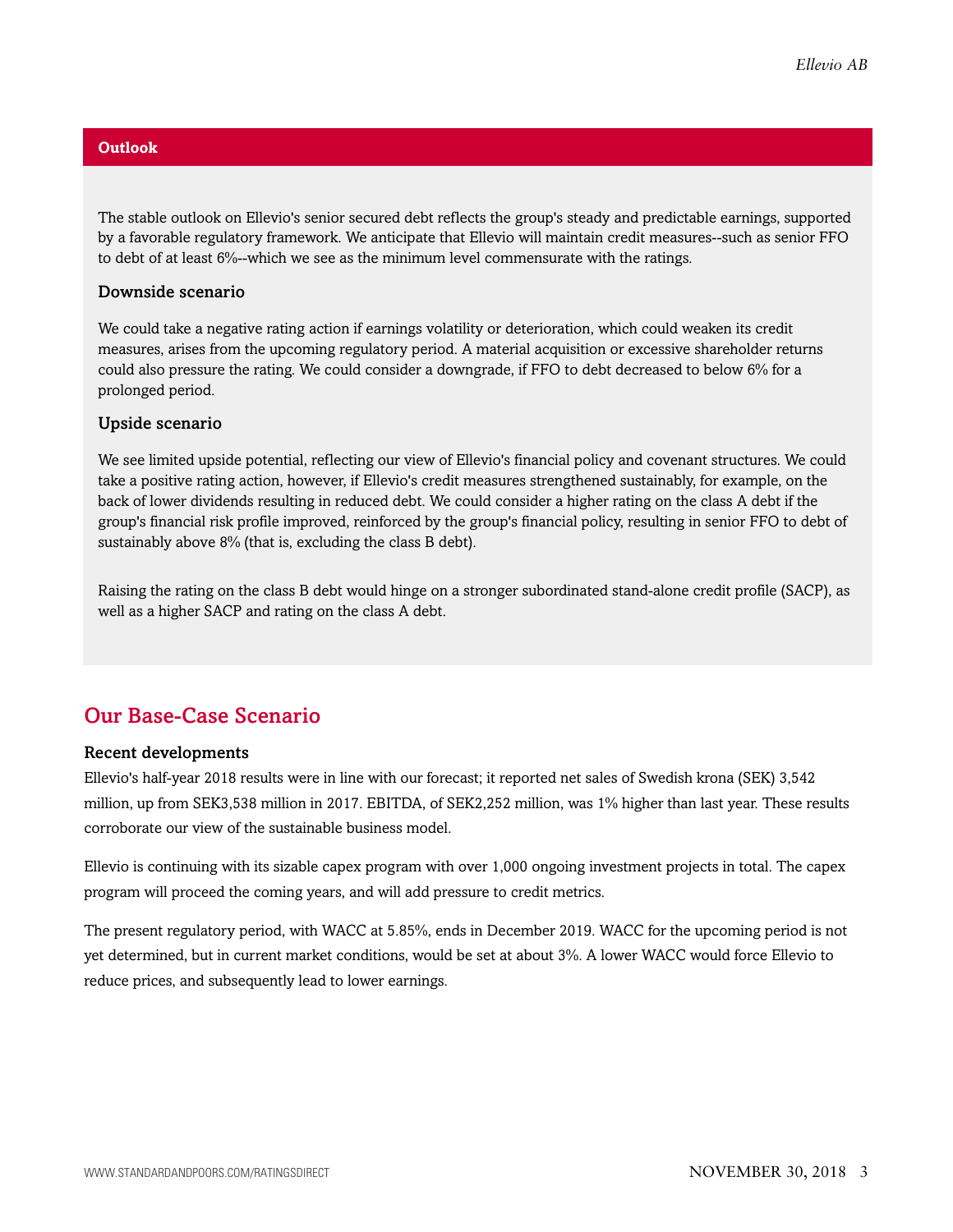| <b>Assumptions</b>                                                                                                                        | <b>Key Metrics</b>                                               |  |  |  |  |
|-------------------------------------------------------------------------------------------------------------------------------------------|------------------------------------------------------------------|--|--|--|--|
| Ellevio's revenues are mostly affected by the<br>$\bullet$<br>regulation of its network rather than external macro                        | 2017A 2018E 2019E 2020E                                          |  |  |  |  |
| factors such as GDP growth. We expect a price                                                                                             | EBITDA* (bil. SEK)<br>$4.2 - 4.4$ $4.2 - 4.4$ $3.8 - 4.0$<br>4.3 |  |  |  |  |
| decrease from 2020 when the new regulation comes                                                                                          | $6 - 7$<br>FFO/debt<br>$7 - 8$<br>$7 - 8$<br>7.5                 |  |  |  |  |
| into effect. However, details regarding the upcoming                                                                                      | Debt* (bil. SEK)<br>37-39<br>38-40<br>$40 - 42$<br>34,460        |  |  |  |  |
| regulation period are still uncertain.                                                                                                    | Debt/EBITDA(x)<br>8.5 8.5-9.5 8.5-9.5<br>$10 - 11$               |  |  |  |  |
| Capex of about SEK3.0 billion-SEK3.8 billion<br>$\bullet$<br>annually for the next few years.                                             | *S&P Global Ratings Adjusted. A--Actual. E--Estimate             |  |  |  |  |
| • Shareholder returns of about SEK1.0 billion<br>throughout, although we assume these are flexible in<br>order to sustain credit metrics. |                                                                  |  |  |  |  |
| Ellevio will be allowed to move its under-recovered<br>$\bullet$<br>revenues from the first regulatory period to the                      |                                                                  |  |  |  |  |

#### Base-Case Projections

upcoming (third) regulatory period.

We expect pressure on credit metrics starting in 2020. Implementation of the new regulatory framework in 2020 with lower WACC will lead to forced price decreases and therefore put pressure on credit ratios.

*Flat revenue growth in 2018-2019.*With continued price increases planned for the current period. We anticipate that Ellevio will lower prices in 2020, which will immediately depress revenues and earnings.

*Stable adjusted EBITDA margins of around 60%-62% in 2018 and 2019 and 58%-60% subsequently.* In our view, Ellevio will not be able to offset the lower revenues with lower operating costs. The possibility to transfer under recovered funds to the upcoming period partially mitigates the revenue decrease.

*Pressure on FFO to debt from 2020.* We see less headroom to rating threshold in terms of FFO to debt from 2020 due to price decreases.

## <span id="page-3-0"></span>Company Description

Ellevio is one of the three largest electricity DSOs in Sweden, together with Vattenfall and E.ON. Ellevio's market share, in terms of customers, is about 18%. It has about 941,000 customers, and operates in four Swedish regional areas, with the majority of its customers in the Stockholm area. As well as delivering electricity, Ellevio is responsible for maintaining and developing its network. The Government and Energy Markets Inspectorate regulates all of Ellevio's operations, primarily through the Swedish Electricity Act, and by different ordinances. In 2017, the company reported sales of SEK7 billion and EBITDA of SEK4.3 billion (€420 million equivalent).

Ellevio is owned by Omers Infrastructure Holdings (formerly Borealis Infrastructure Management; with a 50% share); two of the Swedish states' buffer funds within the national pension system AP3 (20%) and AP1 (12.5%); and Folksam (17.5%), which acquired Ellevio from Fortum Oyj for SEK60.6 billion ( $\epsilon$ 6.6 billion) in June 2015.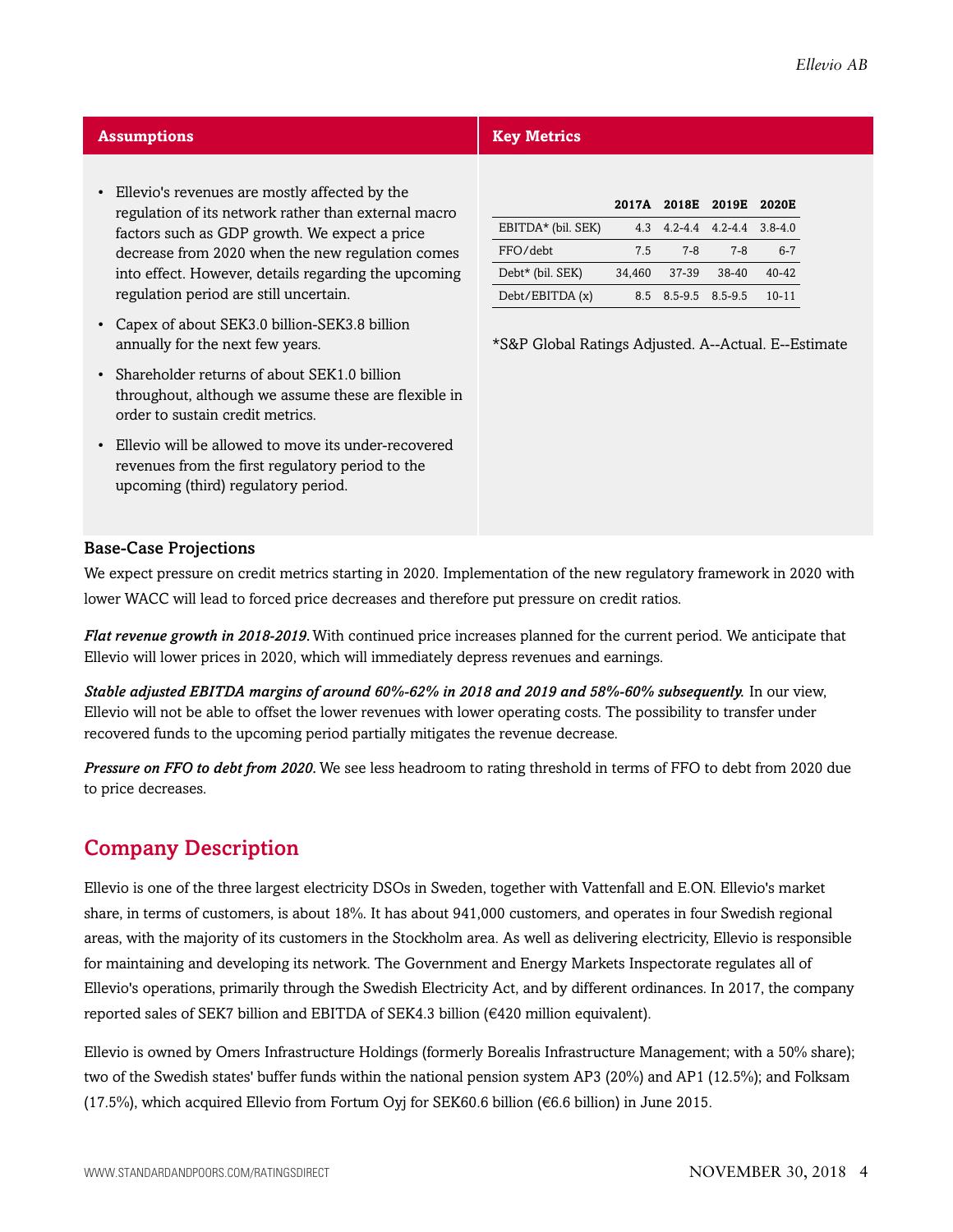#### **Chart 1** Share Of DSO Customers In Sweden



Source: Ellevio AB. Copyright @ 2018 by Standard & Poor's Financial Services LLC. All rights reserved.

## <span id="page-4-0"></span>Business Risk

Our view of Ellevio's business risk profile benefits from the fully regulated electricity distribution operations, with natural monopoly positions in its service areas.

We view the Swedish regulatory framework for electricity distribution as stable, transparent, and predictable, with a long track record. This is despite some modifications in methodology between regulatory periods.

The Swedish government issued an ordinance in August 2018 that implies that the WACC could fall to as low as 3.0% under current market conditions, compared with the current WACC of 5.85%. This would lead to price decreases, and thus lower revenues and weaker margins from 2020, when the new regulation comes into effect. More positively, a recent court ruling allows the DSO to transfer under-recovered revenues from earlier periods to the upcoming period. This has been appealed, and we will monitor the outcome. We view the possibility to transfer under-recovered funds as positive since it reduces the negative effect of the lower WACC.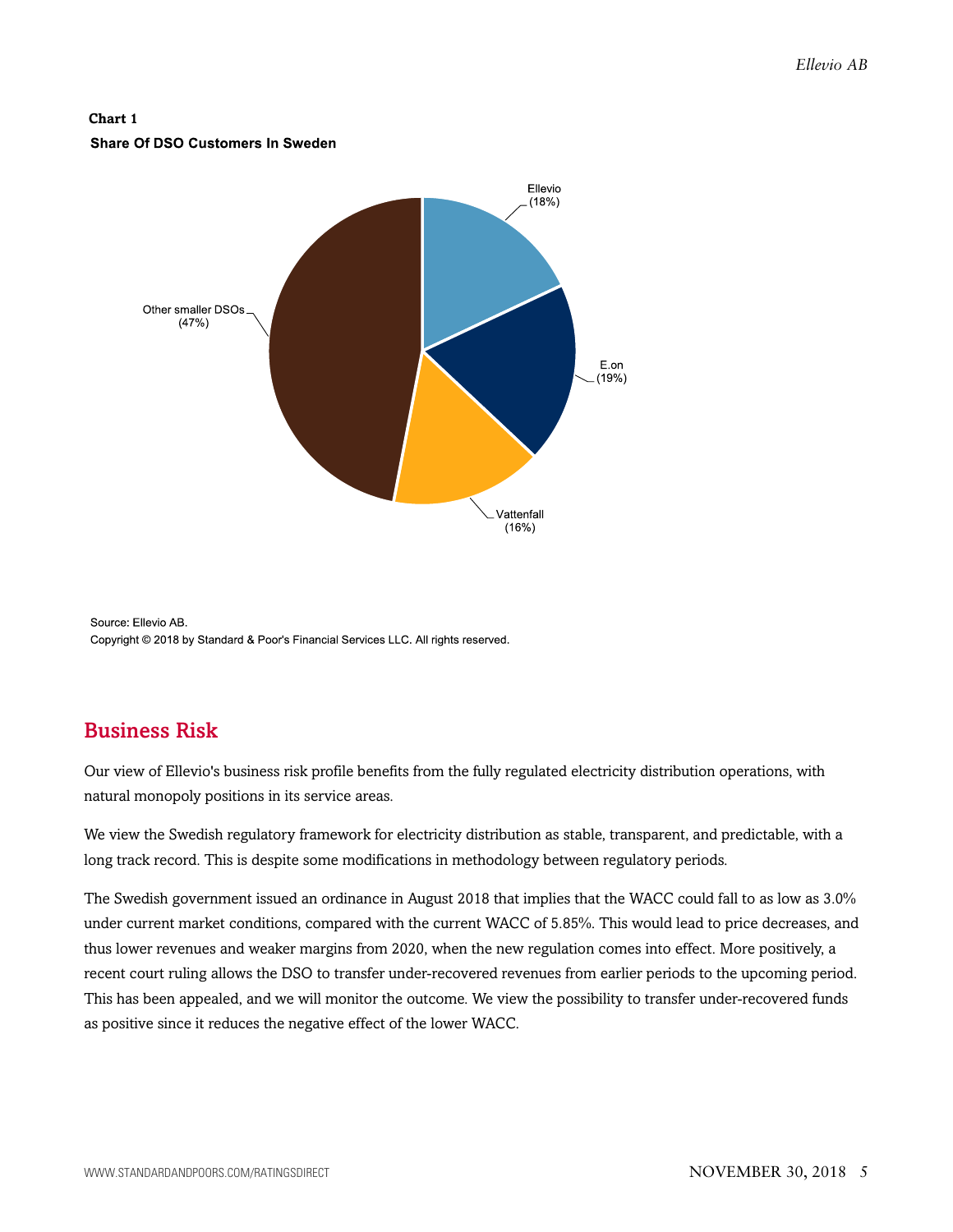#### Peer comparison

#### **Table 1**

#### Ellevio AB -- Peer Comparison

#### **Industry Sector: Electric**

|                                    | <b>Ellevio AB</b>                        | Elenia Finance Oyj                       | <b>Caruna Networks Oy</b>                |
|------------------------------------|------------------------------------------|------------------------------------------|------------------------------------------|
| (Mil. $\epsilon$ )                 | --Fiscal year ended Dec. 31,<br>$2017 -$ | --Fiscal year ended Dec. 31,<br>$2017 -$ | --Fiscal year ended Dec. 31,<br>$2017 -$ |
| Revenues                           | 708.7                                    | 342.3                                    | 426.4                                    |
| <b>EBITDA</b>                      | 440.8                                    | 188.1                                    | 270.0                                    |
| Funds from operations (FFO)        | 282.5                                    | 145.4                                    | 217.3                                    |
| Net income from cont. oper.        | 29.3                                     | 0.0                                      | 28.8                                     |
| Cash flow from operations          | 211.5                                    | 101.4                                    | 123.5                                    |
| Capital expenditures               | 241.1                                    | 146.3                                    | 293.5                                    |
| Free operating cash flow           | (29.6)                                   | (44.9)                                   | (170.0)                                  |
| Dividends paid                     | 168.5                                    | 54.3                                     | 80.5                                     |
| Discretionary cash flow            | (198.1)                                  | (99.1)                                   | (250.4)                                  |
| Cash and short-term investments    | 1.0                                      | 24.5                                     | 42.9                                     |
| Debt                               | 3,760.6                                  | 1,514.3                                  | 2,246.3                                  |
| Equity                             | 2,710.0                                  | 282.4                                    | 806.0                                    |
| <b>Adjusted ratios</b>             |                                          |                                          |                                          |
| EBITDA margin (%)                  | 62.2                                     | 55.0                                     | 63.3                                     |
| Return on capital (%)              | 2.8                                      | 5.3                                      | 4.4                                      |
| EBITDA interest coverage (x)       | 3.1                                      | 4.4                                      | 5.1                                      |
| FFO cash int. cov. (X)             | 2.0                                      | 2.1                                      | 1.8                                      |
| Debt/EBITDA (x)                    | 8.5                                      | 8.0                                      | 8.3                                      |
| FFO/debt (%)                       | 7.5                                      | 9.6                                      | 9.7                                      |
| Cash flow from operations/debt (%) | 5.6                                      | 6.7                                      | 5.5                                      |
| Free operating cash flow/debt (%)  | (0.8)                                    | (3.0)                                    | (7.6)                                    |
| Discretionary cash flow/debt (%)   | (5.3)                                    | (6.5)                                    | (11.1)                                   |
| Total debt/debt plus equity (%)    | 58.1                                     | 84.3                                     | 73.6                                     |

Ellevio has a similar business risk profile to its Nordic peers, operating within a stable regulatory environment with historical transparency and predictability. Ellevio is the second largest DSO in Sweden with a market share of 18% (E.ON has a 19% market share). Caruna is the largest in Finland with a 19% market share, and Elenia the second largest at 18%.

All three companies have large capex programs, and a large portion of shareholder loans. Ellevio and Elenia have a larger debt burden than Caruna compared with their earnings, and we view Caruna's financial risk profile as slightly stronger than Ellevio's and Elenia's.

Ellevio shows strong performance in terms of outage time per customer. This is due to more robust weather-proofing than peers, such as a higher underground cabling rate and more remote controlled disconnectors. In comparison, Elenia expects to achieve a cabling rate of 70% by 2028, compared with the current 42%. Caruna is at approximately 45%, expecting to reach 51% by the end of 2018. Ellevio had a comparable cable rate at 76% year-end 2017, and is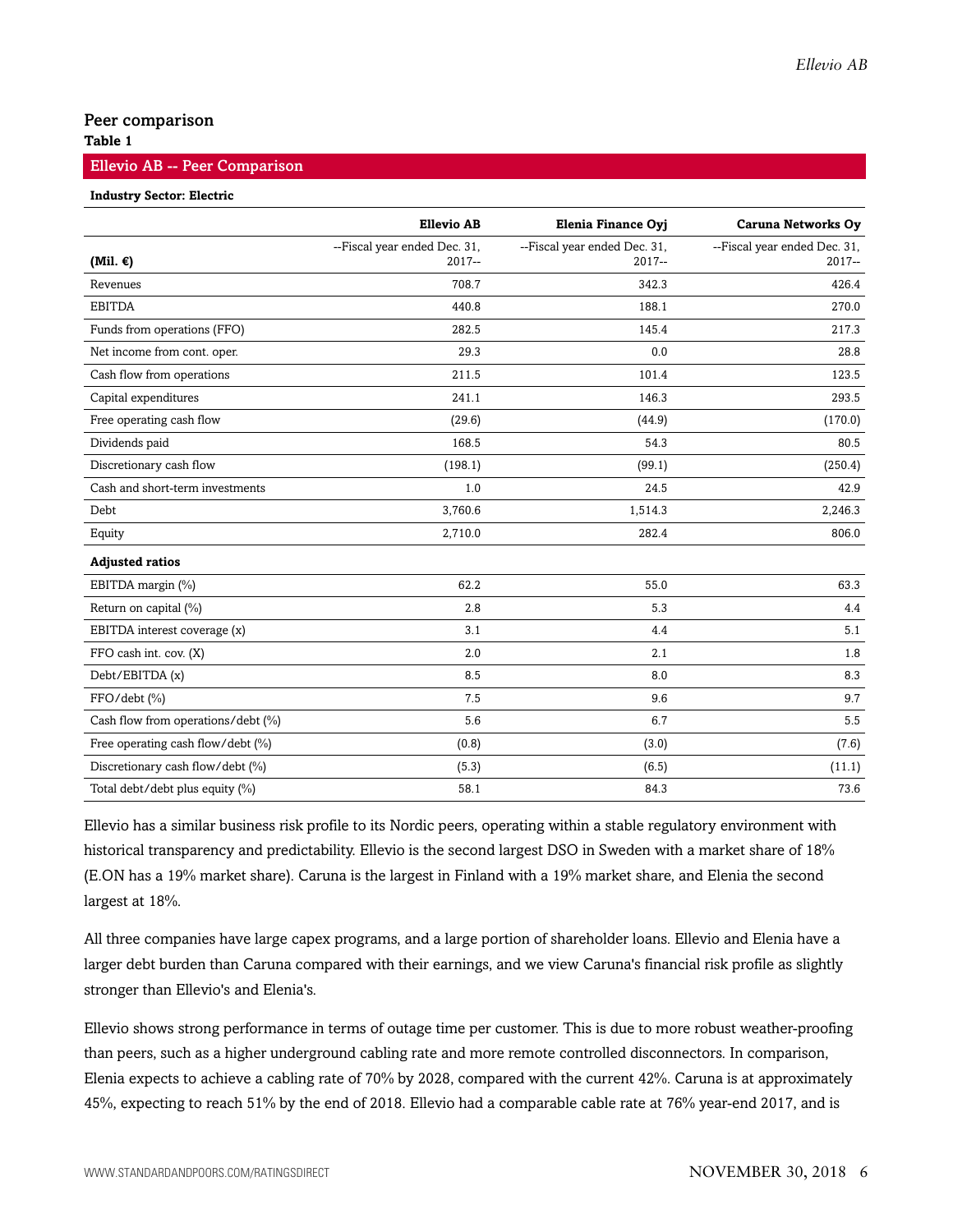*Ellevio AB*

scheduled to reach 84% by 2020. Weather proofing, such as cabling, will lead to fewer outages and lower compensation fees.

According to the Swedish Energy Markets Inspectorate, Ellevio had the largest proportion of customers with the least outages during 2016. The average outage time (SAIDI) for Swedish DSOs was 79 minutes during 2016; Ellevio reported an average of 44 minutes in the Stockholm area, and 96 minutes in rural areas.

### <span id="page-6-0"></span>Financial Risk

We expect stable EBITDA and FFO over the short term, reflecting limited price increases. We forecast that FFO to debt will stay between 6.0% and 8.0% through 2019 because we anticipate Ellevio will continue investing heavily in its network and returning substantial cash to shareholders, primarily through payments on shareholder loans.

In the medium term, we anticipate price decreases in 2020 due to the new regulation period with lower WACC, resulting in slightly weaker credit ratios but still in the region of the current ones (FFO to debt: 6%-8%). We also understand that Ellevio's shareholder returns are flexible and could be reduced if necessary to preserve credit ratios (before reaching dividend lock-up levels). We expect Ellevio to adjust its capex program and shareholder distributions when the WACC is lowered.

#### **Chart 2**



#### **Ellevio's Capex And Shareholder Loan Interest**

e--Estimate. SEK--Swedish krona. Source: S&P Global Ratings. Copyright © 2018 by Standard & Poor's Financial Services LLC. All rights reserved.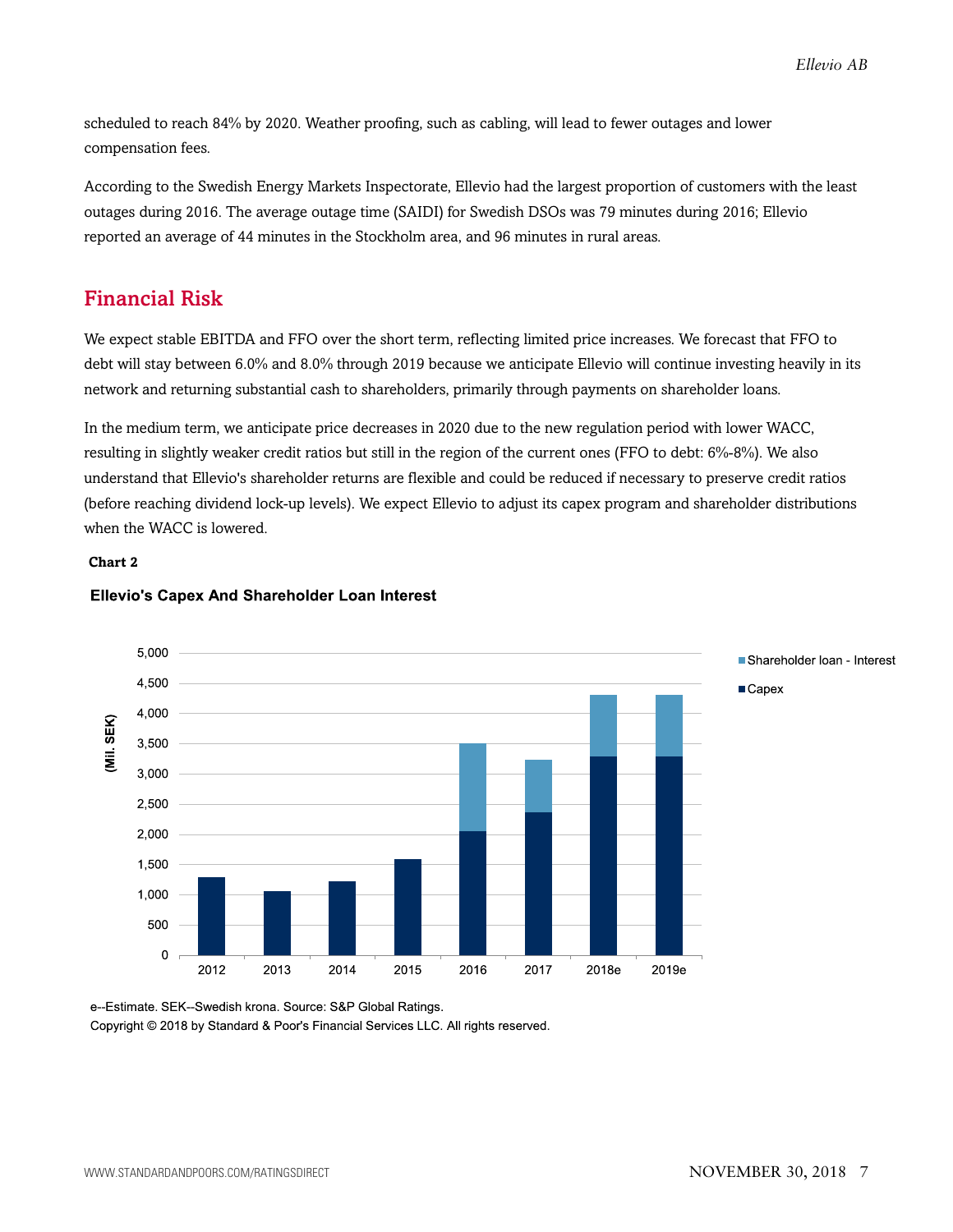#### Financial summary

#### **Table 2**

#### Ellevio AB -- Financial Summary

#### **Industry Sector: Electric**

|                                            | --Fiscal year ended Dec. 31-- |           |          |
|--------------------------------------------|-------------------------------|-----------|----------|
| (Mil. SEK)                                 | 2017                          | 2016      | 2015     |
| Revenues                                   | 6,964.0                       | 6,607.0   | 6,128.0  |
| EBITDA                                     | 4,329.5                       | 4,061.9   | 3,392.0  |
| Funds from operations (FFO)                | 2,775.2                       | 2,720.4   | 1,734.6  |
| Net income from continuing operations      | 288.0                         | $-239$    | 15,463.4 |
| Cash flow from operations                  | 2,077.2                       | 1,097.4   | 2,687.5  |
| Capital expenditures                       | 2,369.0                       | 2,057.0   | 1,583.2  |
| Free operating cash flow                   | (291.8)                       | (959.6)   | 1,104.3  |
| Dividends paid                             | 1,656.0                       | 1,652.0   | 1,985.2  |
| Discretionary cash flow                    | (1,947.8)                     | (2,611.6) | (880.9)  |
| Debt                                       | 36,952.7                      | 34,459.6  | 33,040.0 |
| Preferred stock                            | 0.0                           | 0.0       | 0.0      |
| Equity                                     | 26,629.0                      | 26,413.0  | 6,162.7  |
| Debt and equity                            | 63,581.7                      | 60,872.6  | 39,202.8 |
| <b>Adjusted ratios</b>                     |                               |           |          |
| EBITDA margin (%)                          | 62.2                          | 61.5      | 55.4     |
| EBITDA interest coverage (x)               | 3.1                           | 3.6       | 2.5      |
| FFO cash int. cov. (x)                     | 2.0                           | 1.6       | 3.8      |
| Debt/EBITDA (x)                            | 8.5                           | 8.5       | 9.7      |
| FFO/debt (%)                               | 7.5                           | 7.9       | 5.2      |
| Cash flow from operations/debt (%)         | 5.6                           | 3.2       | 8.1      |
| Free operating cash flow/debt (%)          | (0.8)                         | (2.8)     | 3.3      |
| Discretionary cash flow/debt (%)           | (5.3)                         | (7.6)     | (2.7)    |
| Net Cash Flow / Capex (%)                  | 47.2                          | 51.9      | (15.8)   |
| Debt/debt and equity (%)                   | 58.1                          | 56.6      | 84.3     |
| Return on capital (%)                      | 2.9                           | 3.1       | 5.9      |
| Return on common equity (%)                | 4.8                           | (4.0)     | 454.8    |
| Common dividend payout ratio (un-adj.) (%) | 0.0                           | 0.0       | 12.8     |

<span id="page-7-0"></span>SEK--Swedish krona.

## **Liquidity**

We assess Ellevio's liquidity position as strong. Available liquidity sources should be well in excess of 1.5x liquidity uses over the near term and above 1.0x over the coming 24 months. We also assume that liquidity sources will exceed uses even if EBITDA were to decrease by 30%.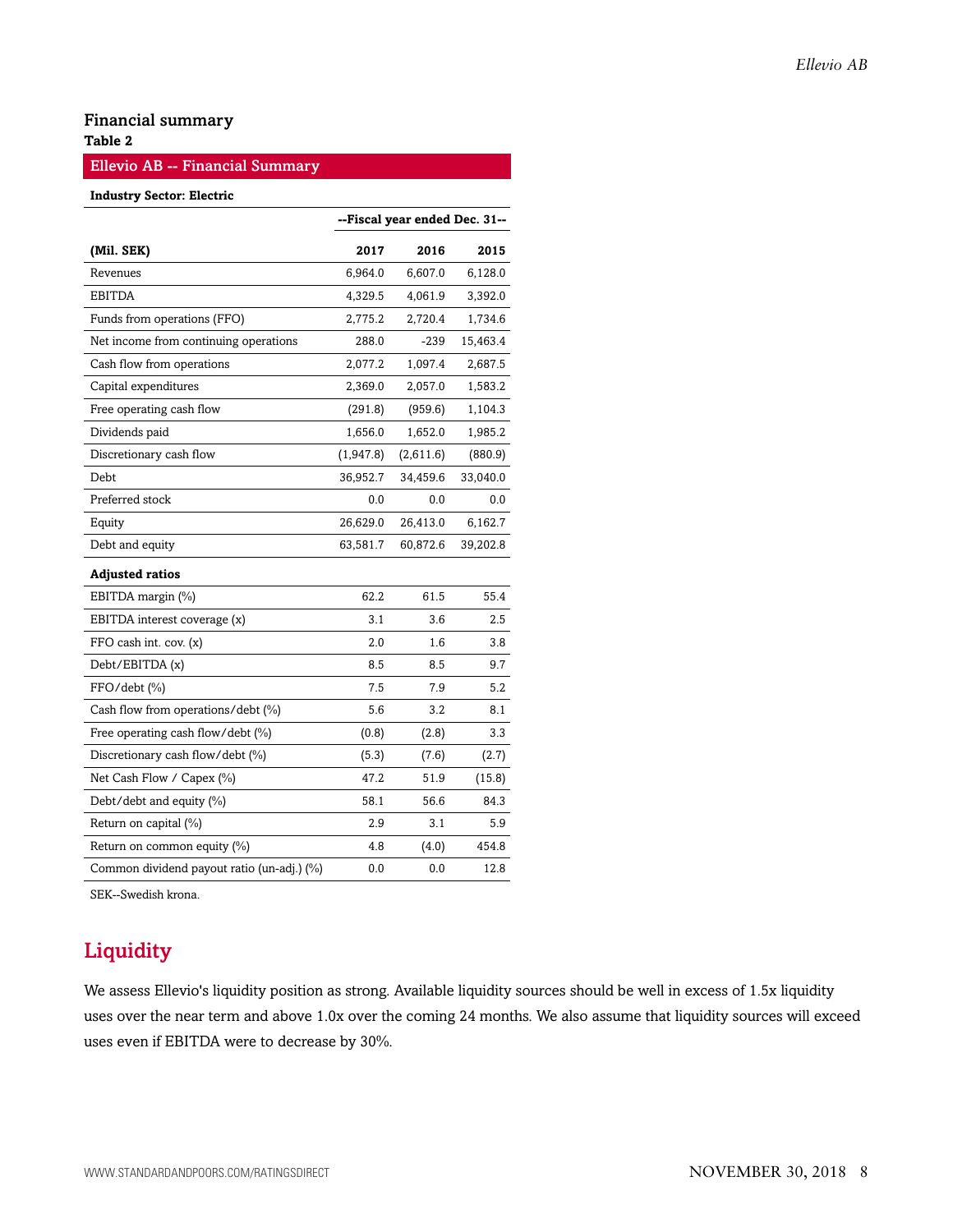| <b>Principal Liquidity Sources</b>                                                                                                                                                                                                                                            | <b>Principal Liquidity Uses</b>                                                                                                          |  |  |  |
|-------------------------------------------------------------------------------------------------------------------------------------------------------------------------------------------------------------------------------------------------------------------------------|------------------------------------------------------------------------------------------------------------------------------------------|--|--|--|
| According to our calculations, Ellevio's liquidity<br>sources as of Sept. 30, 2018 comprise:<br>Available cash and marketable securities of about<br>SEK42 million.<br>Access to committed credit lines of about SEK10.8<br>billion.<br>Forecast FFO of about SEK2.6 billion. | Expected cash outflows include:<br>• Capex of about SEK3.3 billion per year.<br>Dividends of about SEK1.0 billion per year.<br>$\bullet$ |  |  |  |

#### Debt maturities

<span id="page-8-0"></span>Ellevio has no debt maturities in the coming 12 months and about SEK3.5 billion in the subsequent 12 months.

### Financial covenants

The credit facility contains covenants for lock-up of 10.75x and for default stipulating debt to EBITDA of 12.00x, , and interest cover of 1.7x and 1.2x, respectively. Ellevio complies with the debt-maturity limitations in the documentation, and has met all of its financial covenants in the past. We forecast Ellevio will retain headroom under its financial covenants over the next few years.

## <span id="page-8-1"></span>Other Credit Considerations

We view negatively the significant portion of, and payments on, the shareholder funds in the capital structure, which are in the form of shareholder loans. However, we exclude the loans from debt in our ratio calculations, reflecting their equity-like features such as deep subordination, maturities beyond all other debt, and the possibility of accruing interest.

## <span id="page-8-2"></span>Issue Ratings--Subordination Risk Analysis

#### Structural Enhancements

Ellevio is the operating company in the Ellevio group, which comprises four holding companies. The ultimate owners are international investor OMERS Infrastructure; two Swedish national pension funds (AP3 and AP1); and Swedish mutual insurance company Folksam. Following debt refinancing, Ellevio and its immediate holding company Ellevio Holding 4 AB have formed a ring-fenced financing structure, with Ellevio as the borrower. We rate Ellevio's senior secured debt one notch higher than Ellevio's SACP because of structural features designed to increase cash flow certainty for the debtholders. These features include:

• Restrictions on mergers, acquisitions, and asset disposals, and a share pledge over the assets and shares of the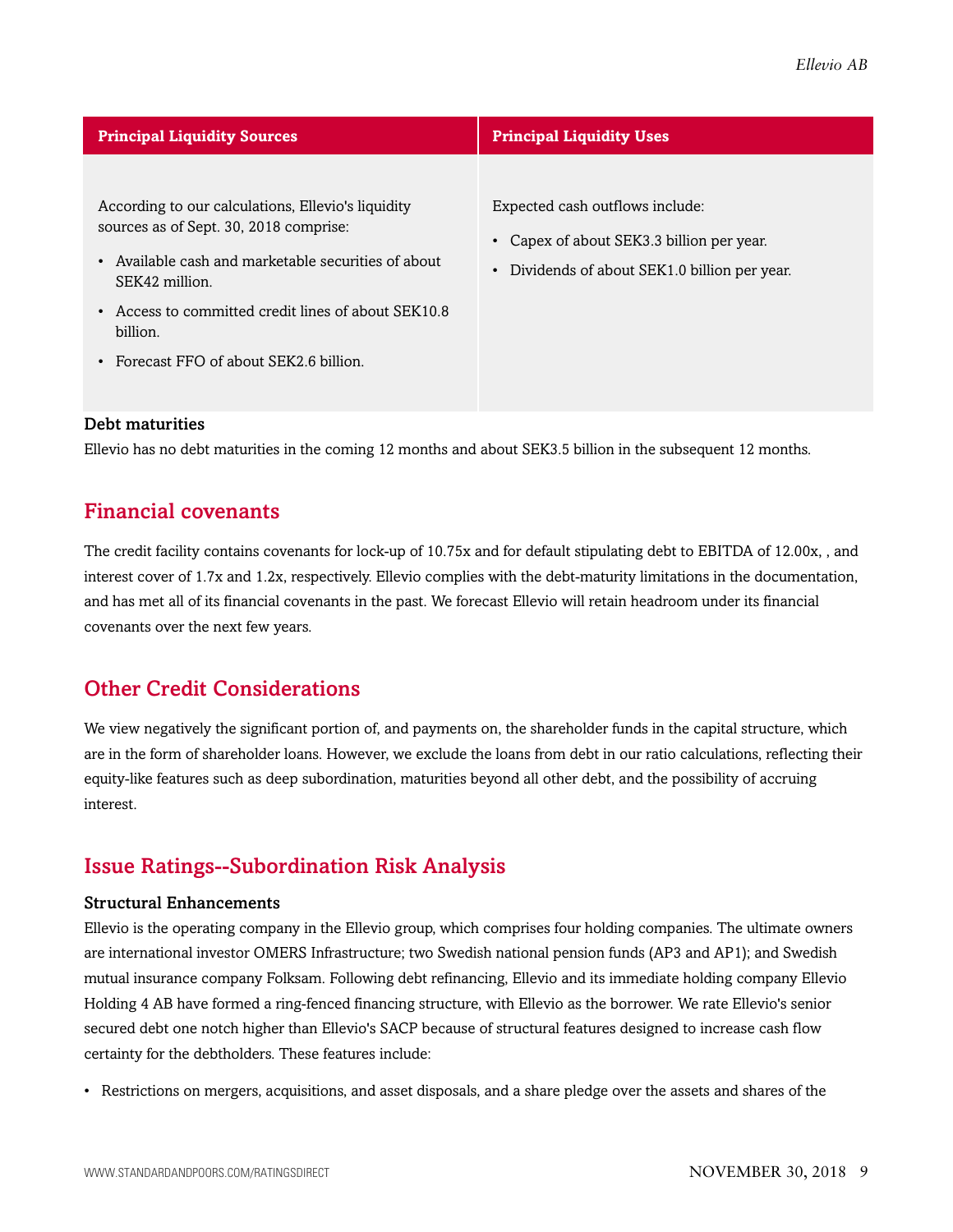operating and holding company (to the extent allowed by legislation). Security over fixed assets, such as real property, and business mortgages are, however, not material in relation to secured debt.

- Dividend- and debt-restricted payment conditions and a covenanted liquidity structure that should, in our opinion, allow Ellevio's financing group to manage temporary cash flow shocks.
- An automatic 12-month standstill period after an event of default, during which time creditors can take control of Ellevio and either aim for operational recovery or sell the shares in the operating and immediate holding company.
- Prudent management of foreign exchange, refinancing, and counterparty risks.

## <span id="page-9-0"></span>Reconciliation

Ellevio's consolidated accounts are prepared under International Financial Reporting Standards. Our key analytical adjustments relate to shareholder loans, post-retirement benefit obligations, asset-retirement obligations, surplus cash, hybrid capital, and other debt, including liabilities to owners of non-controlling interests due to consortium agreements and margin calls received (see table 3).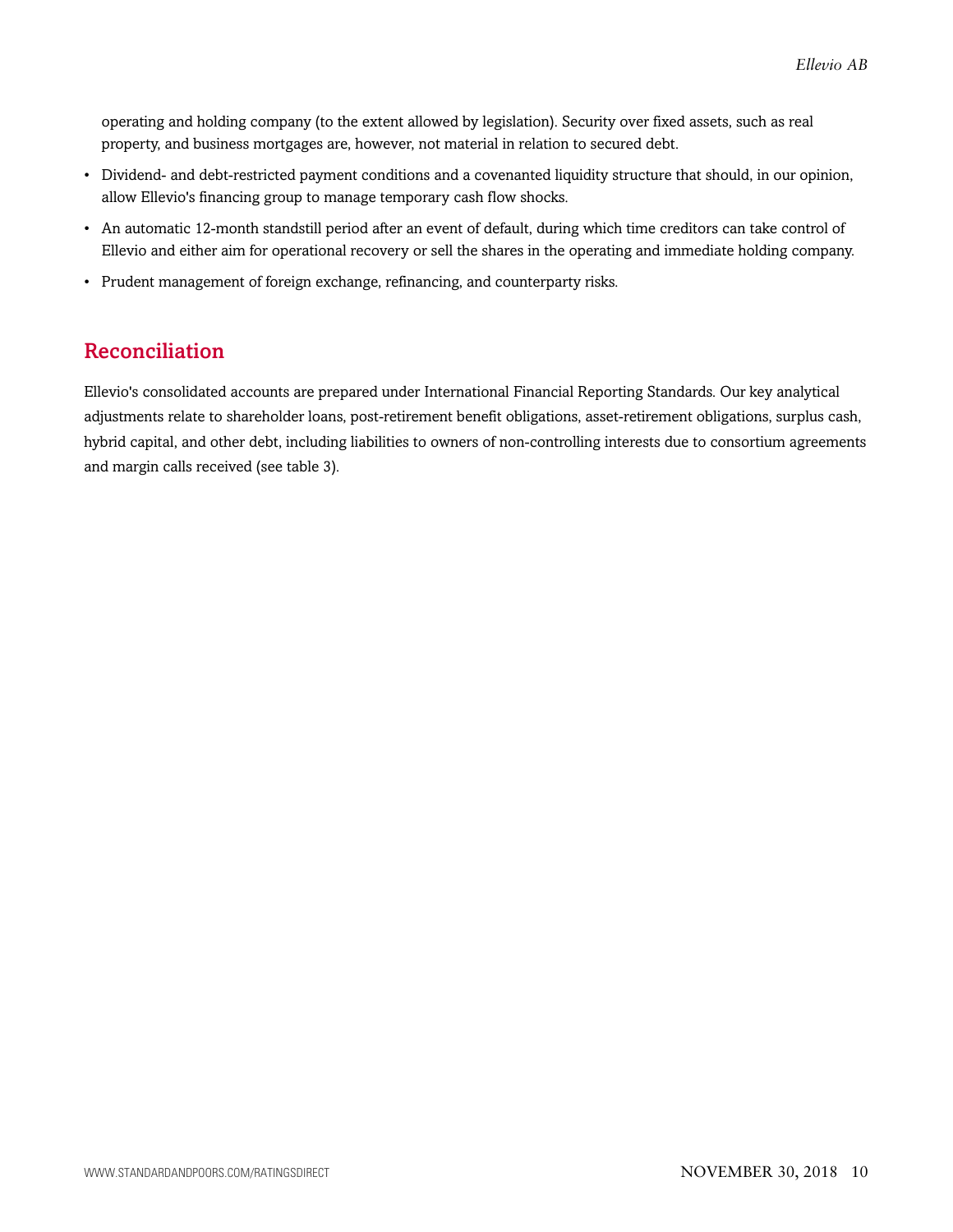#### **Table 3**

#### Reconciliation Of Ellevio AB Reported Amounts With S&P Global Ratings' Adjusted Amounts (Mil. kr)

#### **--Fiscal year ended Dec. 31, 2017--**

|                                                                | <b>Debt</b>    | Shareholders'<br>equity  | <b>EBITDA</b>            | Operating<br>income                                 | <b>Interest</b><br>expense | <b>EBITDA</b>  | <b>Cash flow</b><br>from<br>operations | <b>Dividends</b><br>paid |
|----------------------------------------------------------------|----------------|--------------------------|--------------------------|-----------------------------------------------------|----------------------------|----------------|----------------------------------------|--------------------------|
| Reported                                                       | 56,432         | 6,202                    | 4,207                    | 2,161                                               | 2,996                      | 4,207          | 4,117                                  | $\sim$                   |
| <b>S&amp;P Global Ratings adjustments</b>                      |                |                          |                          |                                                     |                            |                |                                        |                          |
| Interest expense<br>(reported)                                 |                | --                       | --                       | --                                                  | --                         | (2,996)        | --                                     |                          |
| Interest income<br>(reported)                                  |                | $\overline{a}$           | --                       | $\overline{a}$                                      | $\sim$                     | $\mathbf{1}$   | --                                     |                          |
| Current tax expense<br>(reported)                              | --             | $\overline{\phantom{a}}$ | $\overline{a}$           | $\sim$                                              | --                         | (190)          | н.                                     |                          |
| Operating leases                                               | 516.7          | $\sim$                   | 122.5                    | 35.0                                                | 35.0                       | 87.5           | 87.5                                   |                          |
| Postretirement benefit<br>obligations/deferred<br>compensation | --             | $\sim$                   | --                       | $\overline{a}$                                      | $\sim$                     | 9.7            | (34.3)                                 |                          |
| Surplus cash                                                   | (10)           | $\sim$                   | $\overline{a}$           | $\mathbf{u}$                                        | $\overline{a}$             | $\sim$ $\sim$  | $\sim$ $\sim$                          |                          |
| Non-operating income<br>(expense)                              | $\overline{a}$ | $\sim$                   | $\overline{a}$           | $\mathbf{1}$                                        | $\overline{a}$             | $\sim$         | --                                     |                          |
| Reclassification of interest<br>and dividend cash flows        | $\overline{a}$ | $\overline{a}$           | $\overline{a}$           | $\overline{a}$                                      | $\overline{a}$             | $\overline{a}$ | (2,093)                                |                          |
| Debt - Accrued interest<br>not included in reported<br>debt    | 441            | $\overline{\phantom{a}}$ | $\overline{a}$           | $\mathbf{u}$                                        | $\overline{a}$             | $\mathbf{u}$   | $\overline{\phantom{a}}$               |                          |
| Debt - Shareholder loans                                       | (20, 427)      | $\overline{\phantom{a}}$ | $\overline{\phantom{a}}$ | $\mathbf{u}$                                        | $\overline{a}$             | $\mathbf{u}$   | $\overline{a}$                         |                          |
| Equity - Other                                                 | --             | 20,427                   | $\overline{\phantom{a}}$ | $\overline{\phantom{a}}$                            | --                         | $-$            | --                                     |                          |
| Interest expense -<br>Shareholder loan                         | --             | $\overline{\phantom{a}}$ | --                       | $\hspace{0.05cm} -\hspace{0.05cm} -\hspace{0.05cm}$ | (1,656)                    | 1,656          | --                                     |                          |
| Dividends - Other                                              | --             | --                       | --                       | $\overline{a}$                                      | --                         | н.             | --                                     | 1,656                    |
| Total adjustments                                              | (19, 479.3)    | 20,427.0                 | 122.5                    | 36.0                                                | (1,621.0)                  | (1, 431.8)     | (2,039.8)                              | 1,656.0                  |

**S&P Global Ratings adjusted amounts**

|          | Debt     | Equity   | <b>EBITDA</b> | <b>EBIT</b> | Interest<br>expense | <b>Funds from</b><br>operations | Cash flow<br>from<br>operations | <b>Dividends</b><br>paid |
|----------|----------|----------|---------------|-------------|---------------------|---------------------------------|---------------------------------|--------------------------|
| Adjusted | 36.952.7 | 26.629.0 | 4.329.5       | 2.197.0     | 1.375.0             | 2.775.2                         | 2.077.2                         | .656.0.                  |

## <span id="page-10-0"></span>Ratings Score Snapshot

Senior Secured Debt Rating: BBB/Stable/--

Subordinated Debt Rating: BB+/Stable/--

Business risk: Excellent

• Country risk: Very low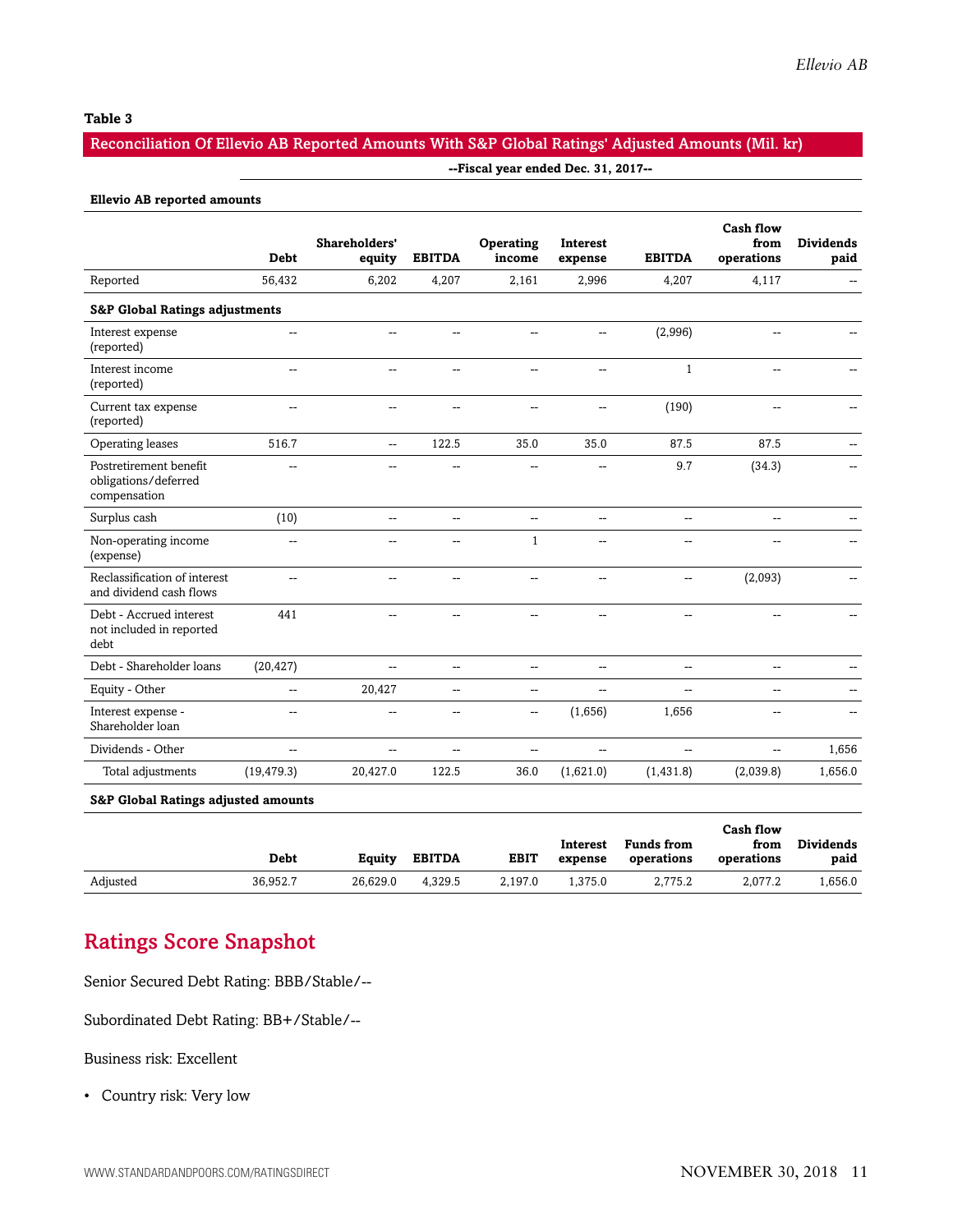- Industry risk: Very low
- Competitive position: Strong

#### Financial risk: Aggressive

• Cash flow/Leverage: Aggressive

#### Anchor: bbb

#### Modifiers

- Diversification/Portfolio effect: Neutral (no impact)
- Capital structure: Neutral (no impact)
- Financial policy: Neutral (no impact)
- Liquidity: Strong (no impact)
- Management and governance: Satisfactory (no impact)
- Comparable rating analysis: Negative (-1 notch)

<span id="page-11-0"></span>Stand-alone credit profile : bbb-

## Related Criteria

- Criteria Corporates Utilities: Rating Structurally Enhanced Debt Issued By Regulated Utilities And Transportation Infrastructure Businesses, Feb. 24, 2016
- Criteria Corporates General: Methodology And Assumptions: Liquidity Descriptors For Global Corporate Issuers, Dec. 16, 2014
- Criteria Corporates General: The Treatment Of Non-Common Equity Financing In Nonfinancial Corporate Entities, April 29, 2014
- Criteria Corporates General: Corporate Methodology: Ratios And Adjustments, Nov. 19, 2013
- Criteria Corporates Utilities: Key Credit Factors For The Regulated Utilities Industry, Nov. 19, 2013
- General Criteria: Methodology: Industry Risk, Nov. 19, 2013
- Criteria Corporates General: Corporate Methodology, Nov. 19, 2013
- General Criteria: Country Risk Assessment Methodology And Assumptions, Nov. 19, 2013
- Criteria Structured Finance General: Counterparty Risk Framework Methodology And Assumptions, June 25, 2013
- General Criteria: Methodology: Management And Governance Credit Factors For Corporate Entities And Insurers, Nov. 13, 2012
- General Criteria: Stand-Alone Credit Profiles: One Component Of A Rating, Oct. 1, 2010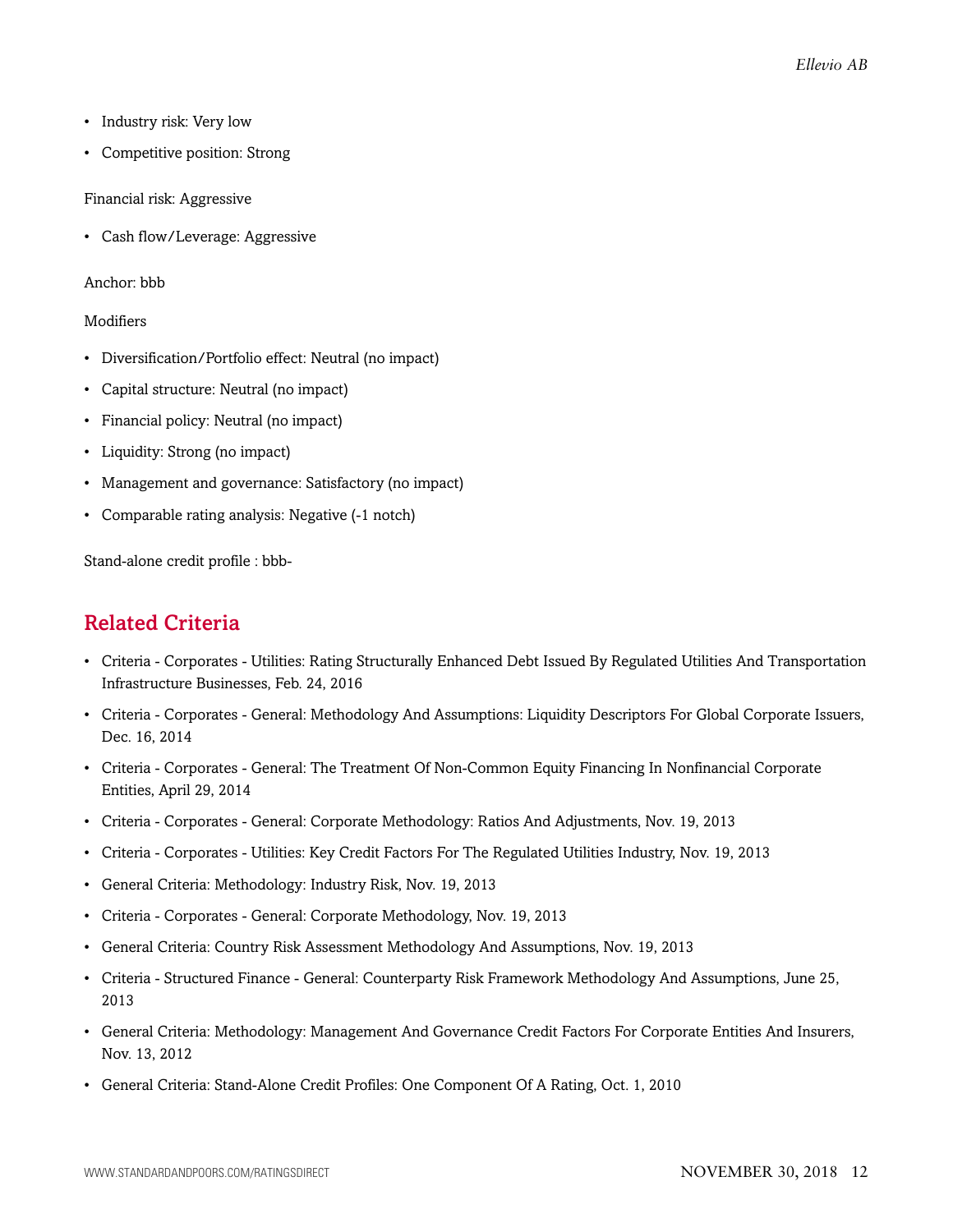• General Criteria: Use Of CreditWatch And Outlooks, Sept. 14, 2009

| <b>Ratings Detail (As Of November 30, 2018)</b> |            |  |  |  |
|-------------------------------------------------|------------|--|--|--|
| <b>Ellevio AB</b>                               |            |  |  |  |
| Senior Secured                                  | <b>BBB</b> |  |  |  |
| Senior Secured                                  | BBB/Stable |  |  |  |
| Subordinated                                    | $BB+$      |  |  |  |
| Subordinated                                    | BB+/Stable |  |  |  |

\*Unless otherwise noted, all ratings in this report are global scale ratings. S&P Global Ratings' credit ratings on the global scale are comparable across countries. S&P Global Ratings' credit ratings on a national scale are relative to obligors or obligations within that specific country. Issue and debt ratings could include debt guaranteed by another entity, and rated debt that an entity guarantees.

#### **Additional Contact:**

Industrial Ratings Europe; Corporate\_Admin\_London@spglobal.com